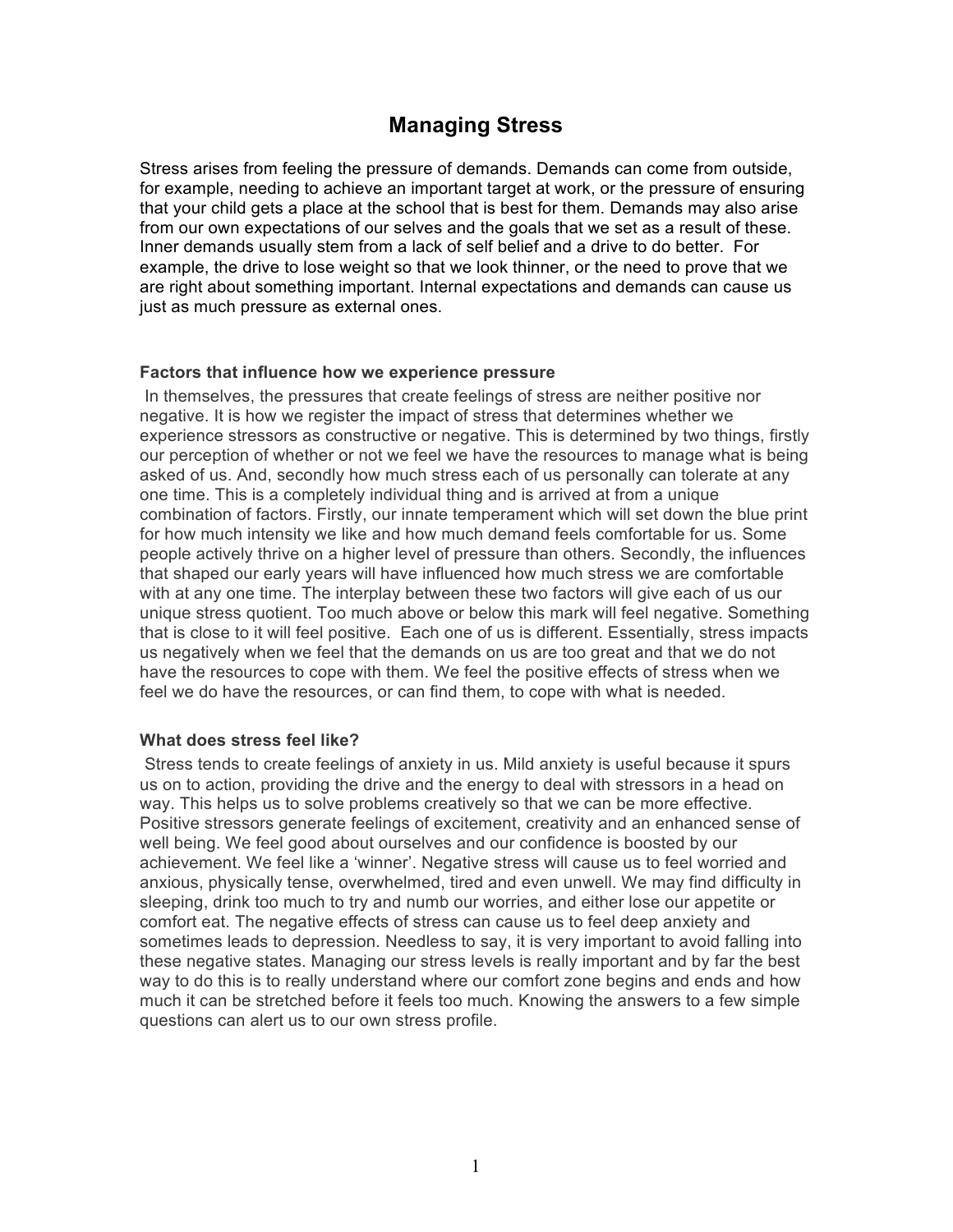## **Your Personal Stress Profile**

If you want to know more about your own stress profile over the coming year take some time to answer these questions. You will find out more about what you like, how, ideally, you prefer your time spread out between challenges and down time and what you short and long term stressors look like.

#### **a. What am I like?**

- 1. What gives you feelings of happiness, self confidence and personal achievement?
- 2. What makes you feel bored?
- 3. What makes you feel tense, overwrought and on the edge of losing control?
- 4. When you were growing up how did the people around you manage stress?

#### **b. My ideal week – what works for me**

In your ideal week:

- 1. How much time do you like for chilling out?
- 2. How much time do you like taken up with high octane action
- 3. How much time can you manage comfortably in dealing with difficulties that take you out of your comfort zone?

#### **c. Short term stressors – the month ahead**

- 1. What things in the month ahead will cause me negative stress?
- 2. On a scale of 1-10 with 10 being the greatest, how much stress will they cause me?
- 3. What things in the month ahead will cause me positive stress?
- 4. On a scale of 1-10 with 10 being the greatest, how much stress will they cause me?
- 5. What does the balance between positive and negative stress look like? How comfortable will I feel in managing it?

#### **d. Long term stressors – the coming year**

- 1. What things in the year ahead will cause me negative stress?
- 2. On a scale of 1-10 with 10 being the greatest, how much stress will they cause me?
- 3. What things in the year ahead will cause me positive stress?
- 4. On a scale of 1-10 with 10 being the greatest, how much stress will they cause me?
- 5. What does the balance between positive and negative stress look like? How comfortable will I feel in managing it?

If you have some heavy long term stressors you need to keep short term ones to a minimum so that you don't become overloaded. You can manage more short ones if the longer term is less challenging. If there are too many negative stressors you need to find ways to keep centered, find some extra support and build in more fun that will boost your energy levels.